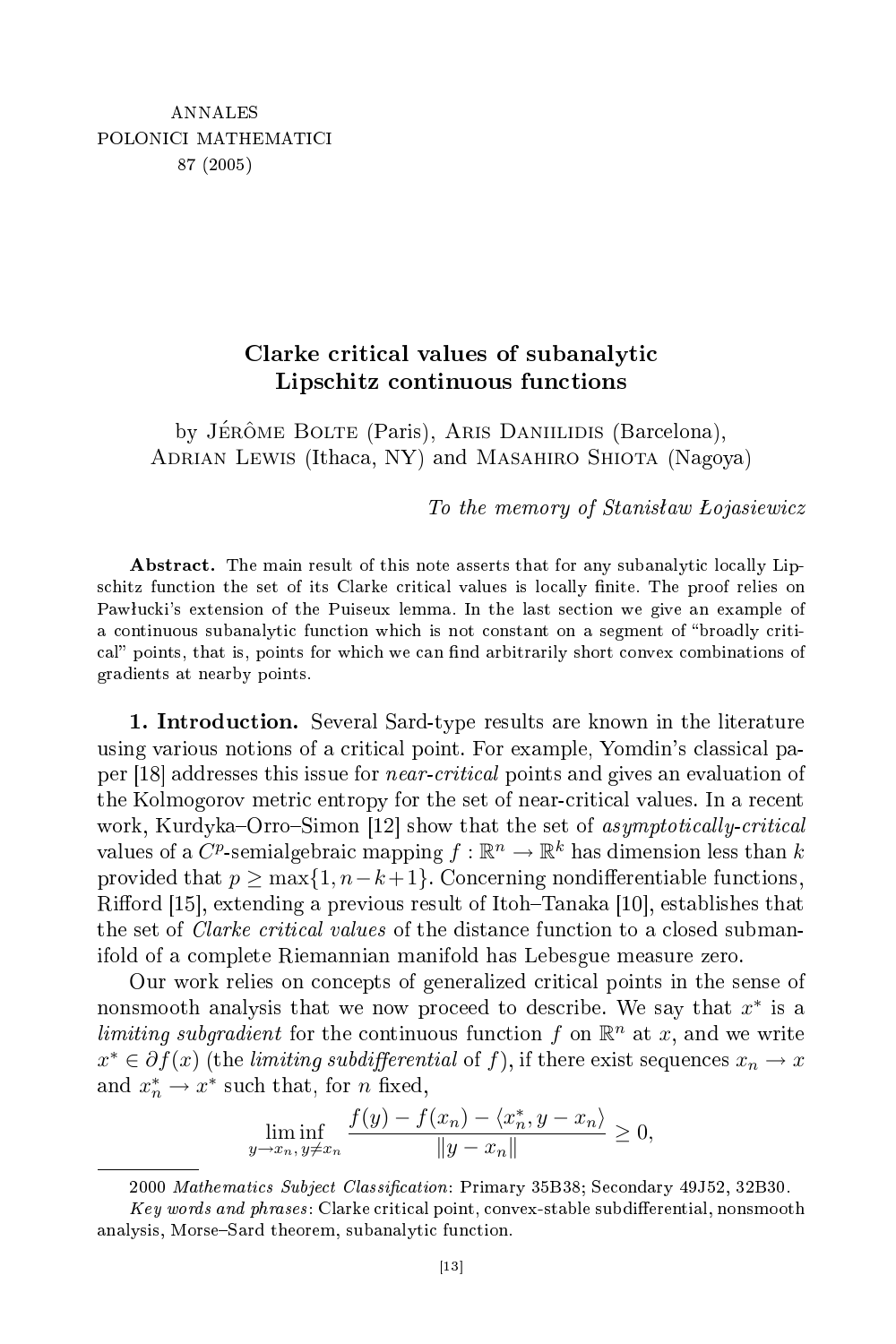that is, each  $x_n^*$  is a *Fréchet subgradient* of f at  $x_n$  (see also Definition 1(i), (ii)). Clearly, for  $C^1$  functions the notion of limiting subgradient coincides with the usual gradient  $\nabla f$  of f, while in general the operator  $x \mapsto \partial f(x)$  is multivalued. A *limiting-critical point* of  $f$  is therefore a point for which there exists a zero subgradient, that is,  $\partial f(x) \ni 0$ . Concerning nonsmooth analysis and related problems of subdifferentiation, see the introductory books of Clarke [6], Clarke–Ledyaev–Stern–Wolenski [7] or Rockafellar–Wets [16].

In a recent work  $[4,$  Theorem 13, we show that any continuous subanalytic function  $f$  on  $\mathbb{R}^n$  is constant on each connected component of the set of its limitingriti
al points. The main motivation for proving this Sard-type result for subanalytic continuous functions was to derive a generalized Lojasiewi
z inequality whi
h in turn was used in the asymptoti analysis of subgradient-like dynamical systems [3, Theorem 3.1]. These dynamics occur frequently in various domains su
h as optimization, me
hani
s and PDE's.

With this line of research in mind we adopt here a different viewpoint. The assumptions on f are strengthened—namely, f is assumed to be locally Lipschitz continuous—while the definition of a critical point is weakened. As above, this alternative notion relies on a concept of subdifferentiation: we say that  $x^*$  is a *Clarke-subgradient* of  $f$  at  $x$  if

$$
x^* \in \partial^{\circ} f(x) := \overline{\operatorname{co}} \, \partial f(x),
$$

where  $\overline{\text{co}} \partial f(x)$  is the closed convex hull of  $\partial f(x)$  (see also Definition 1(iii)). Accordingly, a point x is said to be *Clarke critical* if  $\partial^{\circ} f(x) \ni 0$ . This turns out to be equivalent to the following property:

$$
(\mathcal{CR}) \qquad \qquad 0 \in \overline{\text{co}}\Big\{\bigcup_{z \in B(x,\varepsilon)} \widehat{\partial} f(z)\Big\} \quad \text{ for every } \varepsilon > 0
$$

 $($ see Proposition 9 or  $[5]$ ), which reflects the idea that a point is Clarke critical if we can find short convex combinations of gradients at nearby points  $(1)$ . For instance,  $x = 0$  is a Clarke critical point for the function  $x \mapsto -||x||$ , but it is not limiting-critical, since  $\partial f(0) = S^{n-1}$  (the unit sphere of  $\mathbb{R}^n$ ), while  $\partial^{\circ} f(x) = B_{\mathbb{R}^n}(0,1)$  (the unit ball of  $\mathbb{R}^n$ ).

Our main result asserts that any locally Lipschitz continuous subanalytic function  $f$  defined on some open subset of  $\mathbb{R}^n$  is constant on each connected component of the set of its Clarke critical points. Since the latter is subanalytic, it follows directly that the set of Clarke critical values of f is locally finite. The proof of this result is based on a "path-perturbation" lemma  $[4, \text{ Lemma } 12]$ , which itself relies heavily on Pawlucki's extension of the Puiseux Lemma [14, Proposition 2].

 $(1)$  This is no longer true for continuous functions: a point satisfying  $(C\mathcal{R})$  need not be Clarke critical.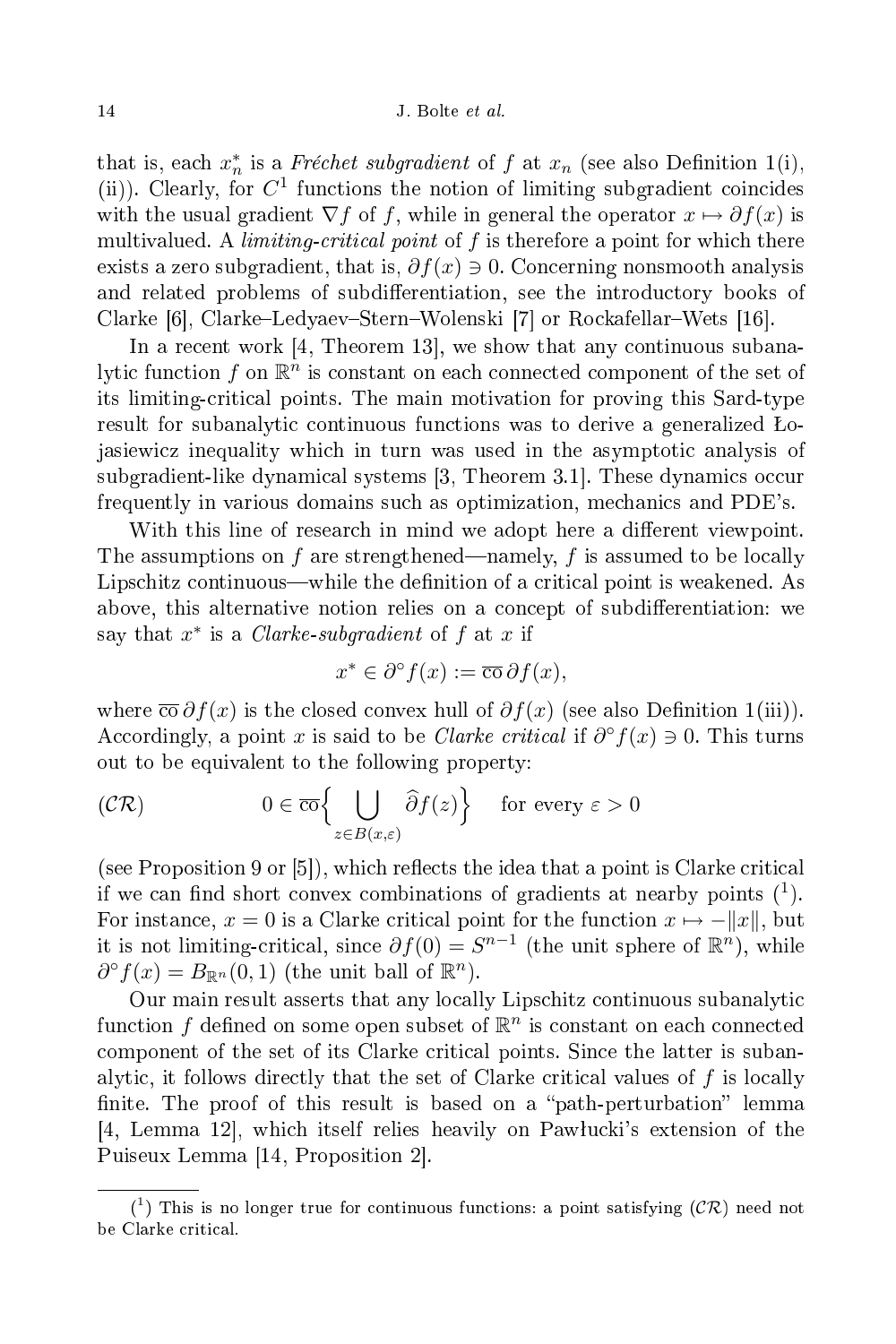An alternative notion of subdifferential, namely the convex-stable subdifferential, has been introduced by Burke, Lewis and Overton [5]. The corresponding critical points are precisely the points which comply with  $(C\mathcal{R})$ . As pointed out above, if  $f$  is a Lipschitz continuous function, one recovers exactly the notion of a Clarke critical point; however for general continuous functions the convex-stable subdifferential appears to be larger than the usual Clarke subdifferential, giving rise to another concept of a critical point: the "broadly critical points". In the last section we show that a continuous subanalytic function may fail to have the Sard property on the broadly critical set. We indeed exhibit a function  $f : \mathbb{R}^3 \to \mathbb{R}$  which is not constant on some segment of points satisfying  $(\mathcal{CR})$ .

2. Preliminaries. In this section we recall several definitions and results ne
essary for further developments. For basi and fundamental results of subanalytic geometry see Bierstone–Milman  $[2]$ , Lojasiewicz  $[13]$ , van der Dries–Miller  $[9]$  or Shiota [17]. Concerning nonsmooth analysis some general references are Clarke [6], Clarke–Ledyaev–Stern–Wolenski [7] or Rockafellar– Wets  $[16]$ .

In the first two sections, we are interested in locally Lipschitz functions: accordingly, we state the definitions and theorems of nonsmooth analysis that we use specifically for this case. The case of continuous functions is treated in Se
tion 4.

Consequently, throughout Sections 2 and 3 we make the following standing assumption:

U is a nonempty open subset of  $\mathbb{R}^n$  and  $f: U \to \mathbb{R}$  is locally Lipschitz continuous.

We shall essentially deal with the following three notions of subdifferentiation.

DEFINITION 1. For any  $x \in U$  let us define

(i) the Fréchet subdifferential  $\hat{\partial} f(x)$  of f at x:

$$
\widehat{\partial} f(x) = \left\{ x^* \in \mathbb{R}^n : \liminf_{y \to x, y \neq x} \frac{f(y) - f(x) - \langle x^*, y - x \rangle}{\|y - x\|} \ge 0 \right\},\
$$

(ii) the *limiting subdifferential*  $\partial f(x)$  of f at x:

 $x^* \in \partial f(x) \iff \exists x_n \in U, \ \exists x_n^* \in \widehat{\partial} f(x_n) : x_n \to x, \ x_n^* \to x^* \text{ as } n \to \infty,$ 

(iii) the Clarke subdifferential  $\partial^{\circ} f(x)$  of f at x:

(1) 
$$
\partial^{\circ} f(x) = \overline{\cos} \partial f(x),
$$

where  $\overline{\text{co}} \partial f(x)$  is the closed convex hull of  $\partial f(x)$ .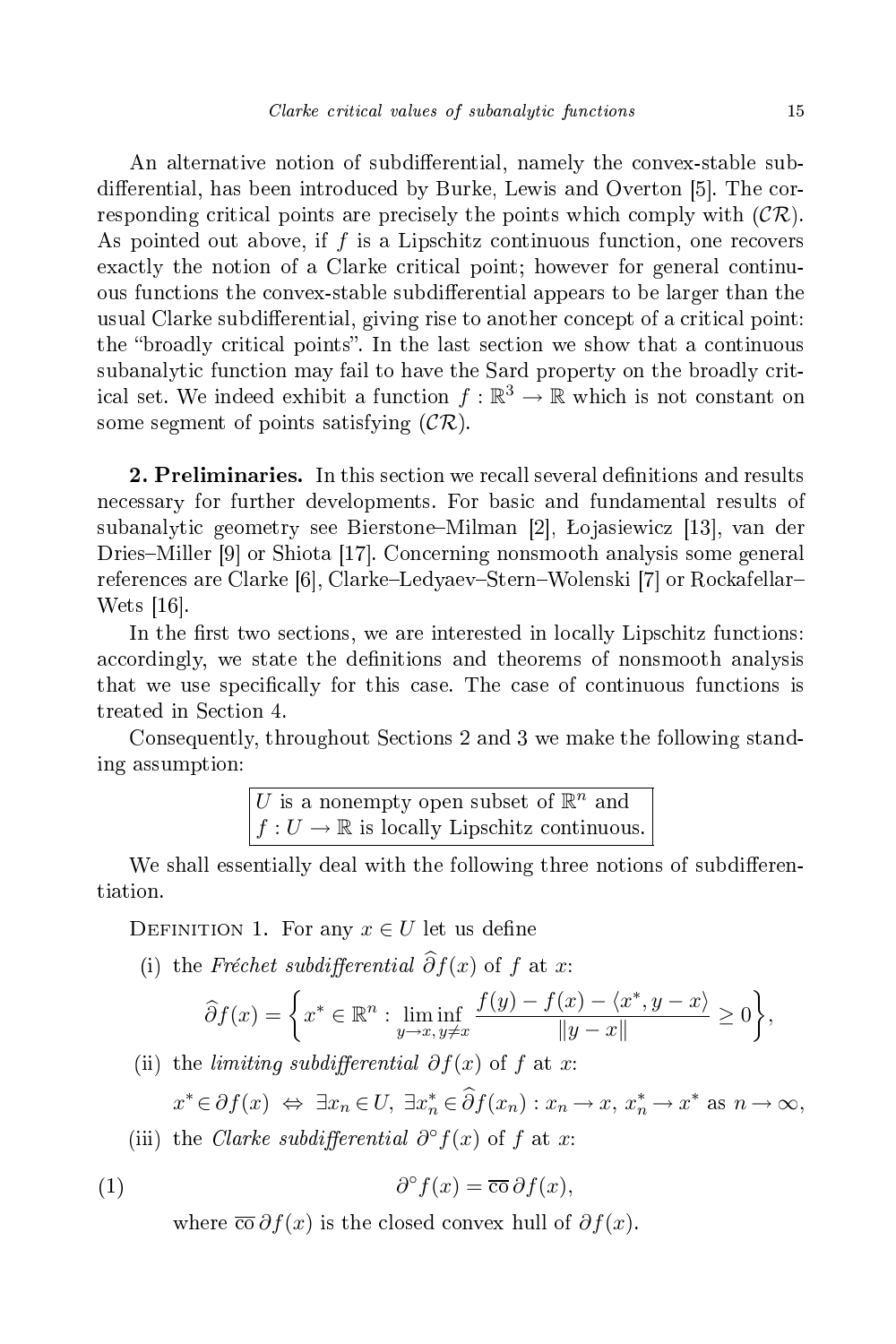For every function f and every  $x \in \text{dom } f$  we obviously have:

 $\widehat{\partial} f(x) \subset \partial f(x) \subset \partial^{\circ} f(x).$ 

REMARK 1. (a) If  $T: U \rightrightarrows \mathbb{R}^n$  is a point-to-set mapping, its domain and its graph are respectively defined by dom  $T := \{x \in U : T(x) \neq \emptyset\}$  and Graph  $T := \{(x, y) \in U \times \mathbb{R}^n : y \in T(x)\}\)$ . Clearly dom  $\partial f \subset \text{dom } \partial f \subset$ dom  $\partial^{\circ} f$ . A well known result of variational analysis asserts that dom  $\partial f$  is a dense subset of  $U$  (see [6], for example).

(b) Since  $f$  is locally Lipschitz continuous, the point-to-set mapping  $U \ni x \mapsto \partial^{\circ} f(x)$  is bounded on compact subsets of U.

(c) If f is differentiable at x, then  $\hat{\partial}f(x) = {\nabla f(x)}$ .

(d) If  $f$  is a subanalytic function all the subdifferential mappings defined above have a subanalytic graph (see [4, Proposition 2.13]).

The notion of a Clarke critical point is then defined naturally.

DEFINITION 2. A point  $a \in U$  is called *Clarke critical* for a locally Lipschitz function  $f$  if

$$
\partial^{\circ} f(a) \ni 0,
$$

or equivalently, if relation  $(CR)$  holds (see Proposition 9).

REMARK 2. Let us recall that a locally Lipschitz function  $f$  is called subdierential ly regular if

$$
\partial f = \partial f,
$$

or equivalently if

 $\widehat{\partial} f = \partial^{\circ} f.$ 

For subdifferentially regular functions, the sets of Fréchet critical and of Clarke critical points coincide and one can obtain easily the conclusion of our main result via an elementary argument (see Remark 3 for details).

Let us recall the chain rule for subdifferentials (see  $[16,$  Theorem 10.6, p.  $427$ , for example).

PROPOSITION 3 (subdifferential chain rule). Let V be an open subset of  $\mathbb{R}^m$  and  $G: V \to U$  a  $C^1$  mapping. Define  $g: V \to \mathbb{R}$  by  $g(x) = f(G(x))$ for all  $x \in V$ . Then

(2)  $\widehat{\partial g}(x) \supset \nabla G(x)^T \widehat{\partial} f(G(x)),$ 

(3) 
$$
\partial g(x) \subset \nabla G(x)^T \partial f(G(x)),
$$

where  $\nabla G(x)^T$  denotes the transpose of the Jacobian matrix of G at x. If in  $addition\ G\ is\ a\ diffeomorphism\ the\ above\ inclusions\ become\ equalities,\ thus$ 

(4) 
$$
\partial g(x) = \nabla G(x)^T \partial f(G(x)), \quad \partial^{\circ} g(x) = \nabla G(x)^T \partial^{\circ} f(G(x)), \quad \forall x \in V.
$$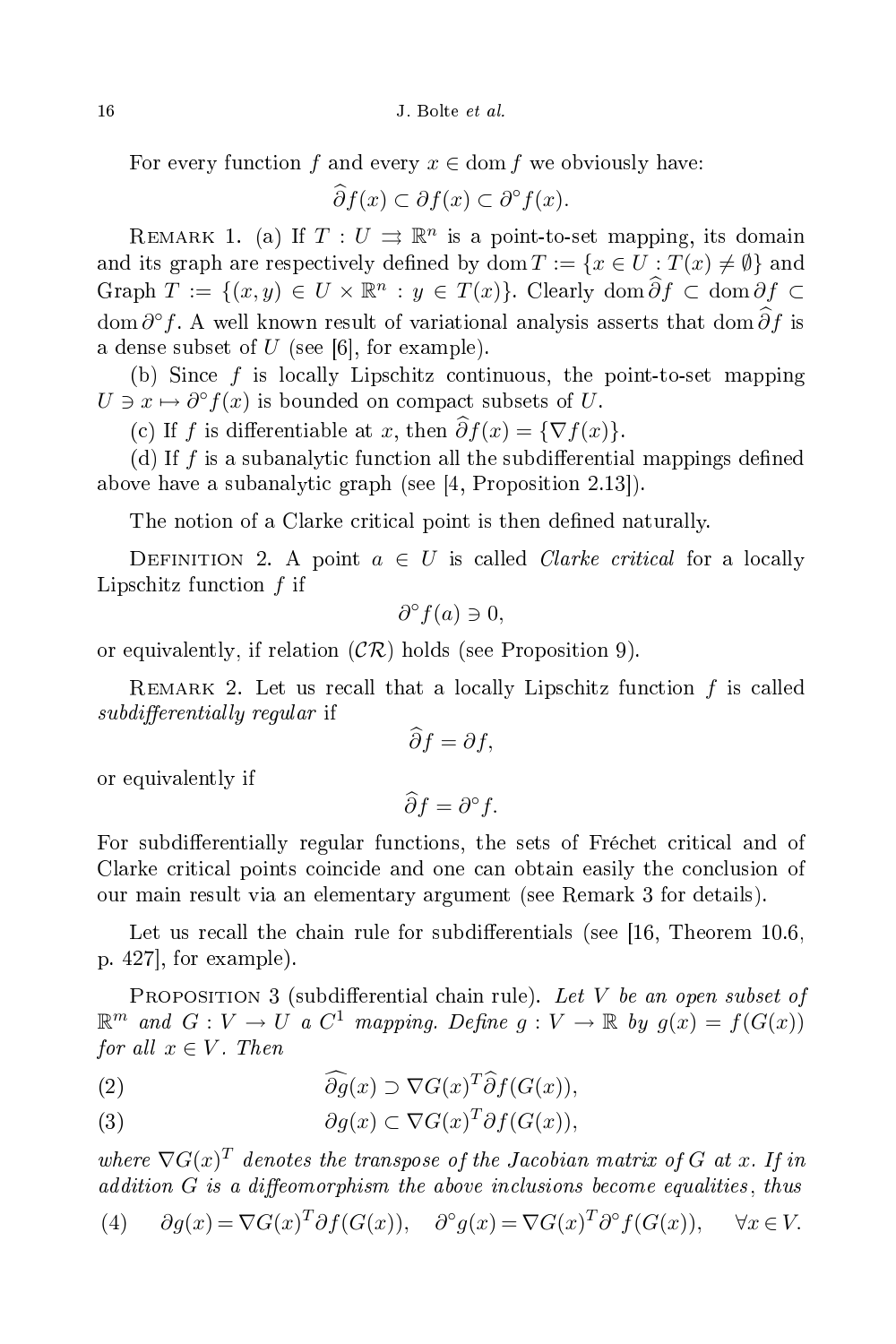The following lemma, based on a result of Pawłucki [14], plays a key role in the proof of both Theorem 5 and Theorem 7. in the proof of both Theorem 5 and Theorem 7.

LEMMA 4 (path perturbation lemma, [4, Lemma 12]). Let F be a nonempty subanalytic subset of  $\mathbb{R}^n$ ,  $\gamma : [0,1] \to \text{cl } F$  a one-to-one continuous subanalytic path and  $\eta > 0$ . Then there exists a continuous subanalytic path  $z:[0,1] \to \mathrm{cl}\, F$  such that

- (i)  $\|\dot{z}(t) \dot{\gamma}(t)\| < \eta$  for almost all  $t \in (0, 1)$ ,
- (ii) the (subanalyti
) set

(5) 
$$
\Delta := \{ t \in [0,1] : z(t) \in \text{cl } F \setminus F \}
$$

has Lebesgue measure less than η,

(iii)  $z(t) = \gamma(t)$  for all  $t \in \Delta \cup \{0, 1\}.$ 

Let us recall the following Sard-type result concerning the limiting-critical points of continuous subanalytic functions.

THEOREM 5 (Sard theorem for limiting-critical points, [4, Theorem 13]). Let  $g: U \to \mathbb{R}$  be a subanalytic continuous function. Then f is constant on each and the set of its limiting-ted set of its limiting-ted set of its limiting-ted set of its limiting-ted s

$$
(\partial f)^{-1}(0) := \{ x \in U : \partial f(x) \ni 0 \}.
$$

Unless the function is subdifferentially regular, the above theorem is obviously not appropriate for the study of lo
ally Lips
hitz fun
tions with the Clarke subdifferential. Typical examples are given by functions whose epigraphs have "inward corners", such as for instance  $f(x) = -||x||$ . Sharp saddle points also provide some elementary illustrations. For example if one sets

$$
f: \mathbb{R}^m \times \mathbb{R}^n \times \mathbb{R}^p \ni (x, y, z) \mapsto ||x|| - ||y||,
$$

then points of the type  $(0, 0, z)$  are Clarke critical but not limiting-critical. In- $\text{deed, by straightforward computations}, \, \partial f(0,0,z) = B_{\mathbb{R}^m}(0,1) \times S^{n-1} \times \{0\}_p$ and  $\partial^{\circ} f(0,0,z) = B_{\mathbb{R}^m}(0,1) \times B_{\mathbb{R}^n}(0,1) \times \{0\}_p$ .

3. A Sard theorem for subanalyti Lips
hitz ontinuous fun
 tions. For the proof of the entral result of this note we will need the following lemma.

LEMMA 6. Set  $e := (1, 0, \ldots, 0) \in \mathbb{R}^n$  and assume that  $[0, 1]e \subset U$ , with  $\partial^{\circ} f(te) \ni 0$  for all  $t \in [0,1]$ . Then f is constant on  $[0,1]e$ .

*Proof.* Let us provisionally set  $S_L := \{x \in [0,1]e : 0 \in \partial f(x)\},\$  where  $\partial f$ denotes the limiting subdifferential of f (Definition 1(ii)). By Remark 1(d), the set  $S_L$  is subanalytic, thus, being a (closed) subset of [0, 1]e, it is a finite union of segments. By using Theorem 5 we conclude that  $f$  is constant on each one of them. Owing to the continuity of  $f$ , it is therefore sufficient to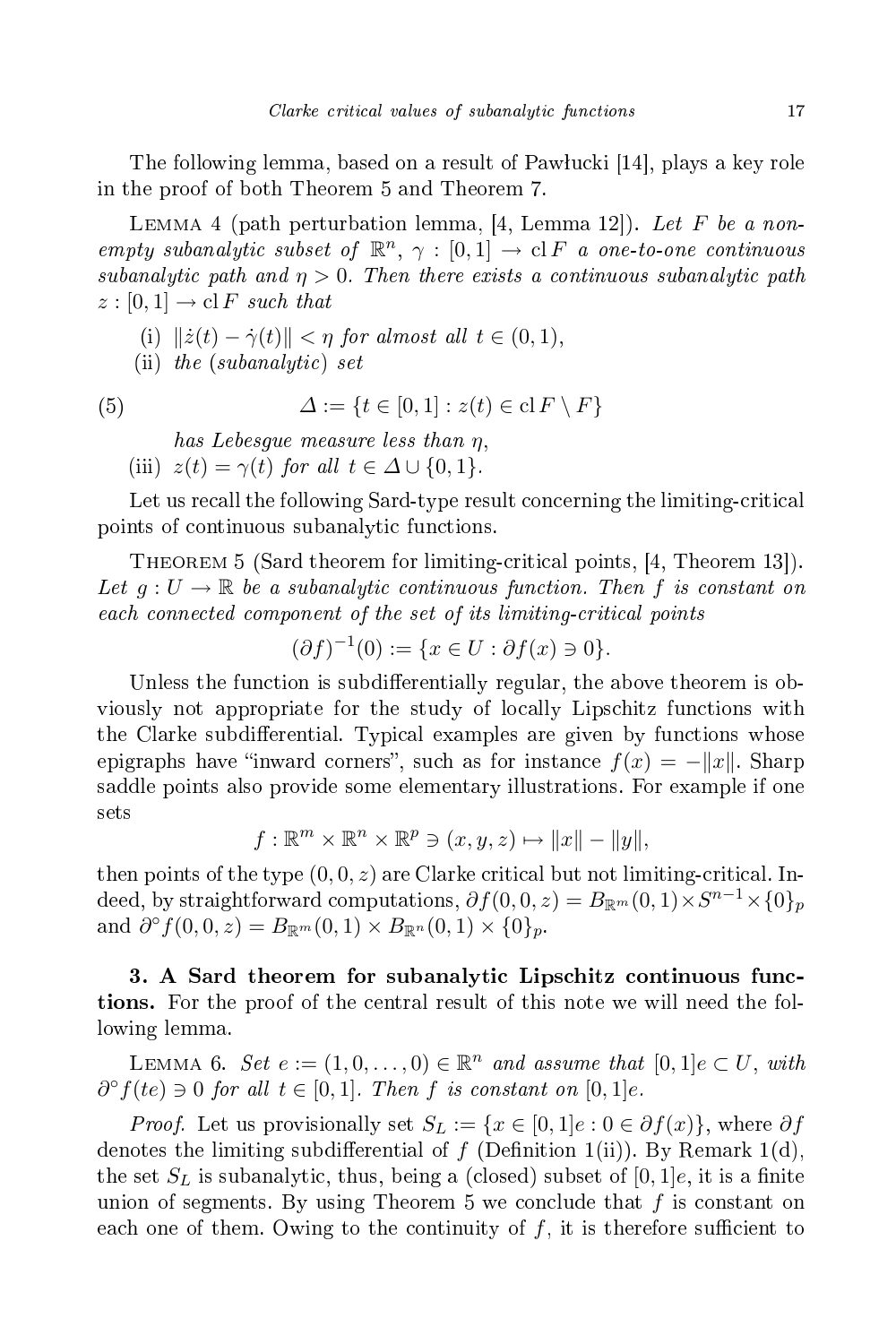prove that f is also constant on each nontrivial segment of  $[0, 1]e \setminus S_L$ . This shows that there is no loss of generality to assume that  $S_L$  is empty, that is:

$$
0 \notin \partial f(te), \quad t \in [0,1].
$$

Now fix some  $\delta > 0$  and define

(6) 
$$
\Gamma_{\delta} = \{x \in [0,1]e : \forall x^* \in \partial f(x), |\langle x^*, e \rangle| > \delta\}.
$$

We observe that (6) defines a subanalytic subset of  $\mathbb{R}^n$ . Let us prove by contradiction that this set is finite.

Indeed, if this were not the case, then by using the subanalyticity of  $\Gamma_{\delta}$ , there would exist  $a < b$  in [0,1] such that  $(a, b)e \subset \Gamma_{\delta}$ . Let V be an open bounded subset of U such that  $[0, 1]e \subset V \subset \text{cl } V \subset U$  and define

$$
\widehat{\Gamma}_{\delta}^{+} = \{ x \in \text{cl } V : \exists x^* \in \widehat{\partial} f(x), \langle x^*, e \rangle > \delta \},\
$$
  

$$
\widehat{\Gamma}_{\delta}^{-} = \{ x \in \text{cl } V : \exists x^* \in \widehat{\partial} f(x), \langle x^*, e \rangle < -\delta \},\
$$

where  $\widehat{\partial} f$  denotes the Fréchet subdifferential of f (Definition 1(i)). Since  $0 \in \partial^{\circ} f(x) = \overline{\text{co}} \, \partial f(x)$  for every  $x \in \Gamma_{\delta}$ , we have

 $\max\{\langle x^*, e \rangle : x^* \in \partial f(x)\} > \delta \text{ and } \min\{\langle x^*, e \rangle : x^* \in \partial f(x)\} < -\delta.$ 

So using the definition of the limiting subdifferential we conclude that  $(a, b)e \subset \text{cl }\widehat{\Gamma}^+_{\delta} \text{ and } (a, b)e \subset \text{cl }\widehat{\Gamma}^-_{\delta}.$ 

Set  $l = b - a$  and  $M := \sup\{\Vert x^*\Vert : x^* \in \partial^{\circ} f(x), x \in \text{cl } V\}.$  The finiteness of M omes from the Lips
hitz ontinuity property of f (see Remark 1(b) for instance) and the compactness of cl V. The function  $t \mapsto f(te)$  is subanalytic and continuous, hence absolutely continuous  $(4, \text{ Lemma } 5]$ ). Thus by using relation (3) of Proposition 3 (subdifferential chain rule), we infer for all  $0 \le u \le v \le 1$  that

$$
\int_{u}^{v} \left| \frac{d}{dt} f(te) \right| dt \le (v - u) \sup \{ |\langle e, x^* \rangle| : t \in [u, v], x^* \in \partial f(te) \} \le (v - u)M.
$$

Take  $\eta > 0$  and apply Lemma 4 (path perturbation lemma) for  $F = \widehat{\Gamma}_{\delta}^{+}$ , and  $\gamma(t) = te, t \in (a, b)$ . Since  $\dot{\gamma}(t) = e$  for all  $t \in [0, 1]$ , it follows that there exists a subanalytic continuous curve  $z : [a, b] \to \text{cl } \widehat{\Gamma}_{\delta}^+$  such that

- $\|\dot{z}(t) e\| < \eta$  for almost all  $t \in (a, b)$ ,
- the (subanalytic) set  $\Delta := \{t \in [a, b] : z(t) \in \text{cl } \widehat{\Gamma}_{\delta}^{+} \setminus \widehat{\Gamma}_{\delta}^{+}\}$  has Lebesgue measure less than  $\eta$ ,
- $z(t) = \gamma(t)$  for all  $t \in \Delta \cup \{a, b\}.$

The continuous function  $g(t) = f(z(t))$  is also subanalytic, so for all but finitely many t's in  $(a, b) \setminus \Delta$  we conclude from relation (2) of Proposition 3 and Remark 1(
) that

$$
\{g'(t)\} = \widehat{\partial}g(t) \supset \langle \dot{z}(t), \widehat{\partial}f(z(t)) \supset \{ \langle \dot{z}(t), z^*_+(t) \rangle \},\
$$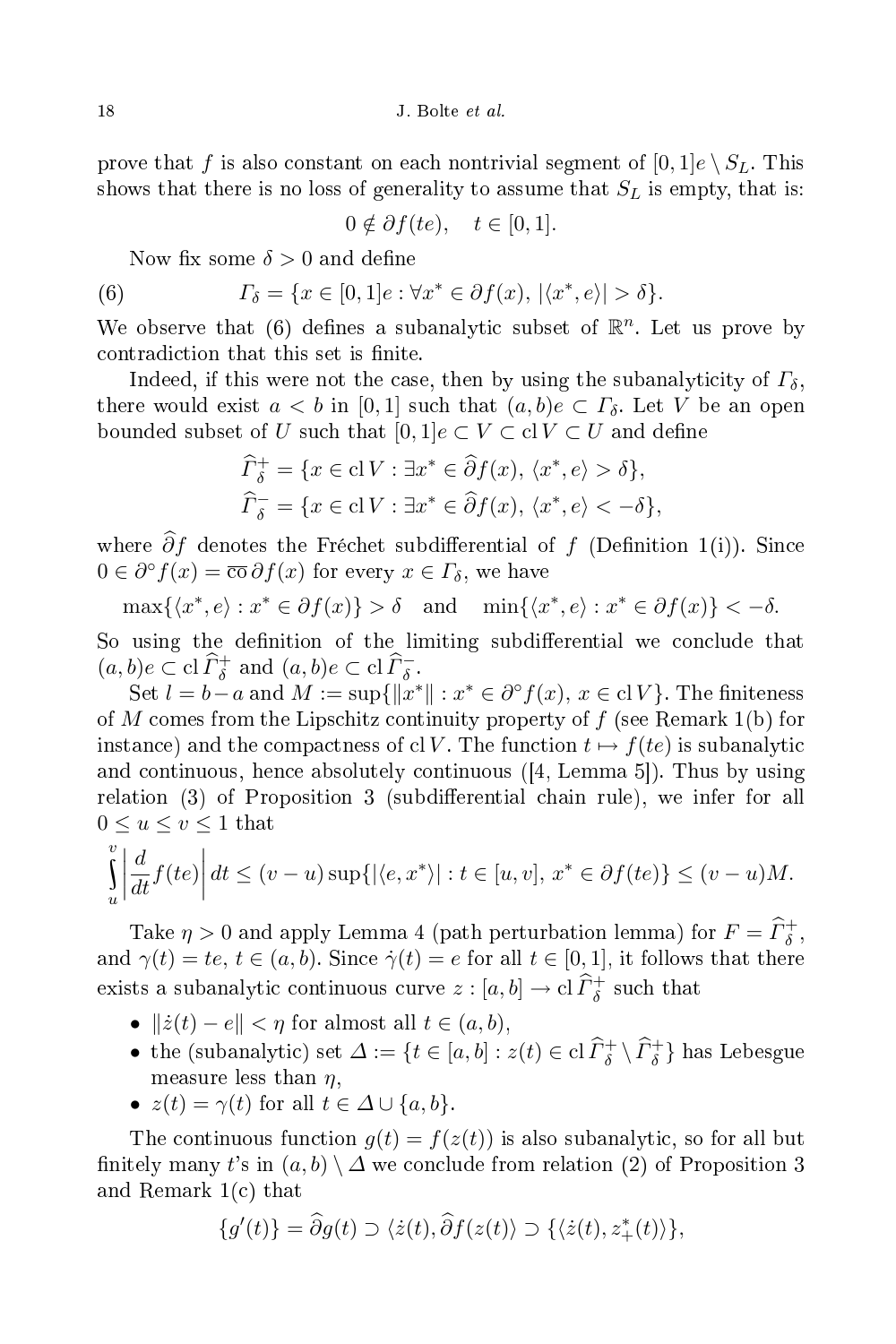where  $z^*_+(t) \in \partial f(z(t))$  can be chosen in order to satisfy  $\langle e, z^*_+(t) \rangle > \delta$  (since  $z(t) \in \widehat{\Gamma}_{\delta}^{+}$ ). Thus for almost all t in  $[a, b] \setminus \Delta$  we have

$$
g'(t) = \langle e, z_+^*(t) \rangle + \langle \dot{z}(t) - e, z_+^*(t) \rangle \ge \delta - ||\dot{z}(t) - e||M \ge \delta - \eta M,
$$

$$
f(be) - f(ae) = \int_{a}^{b} \frac{d}{dt} f(z(t)) dt \ge \int_{[a,b] \setminus \Delta} g'(t) dt - \int_{\Delta} \left| \frac{d}{dt} f(z(t)) \right| dt
$$
  
 
$$
\ge (l - \eta)(\delta - \eta M) - \eta M.
$$

By choosing  $\eta$  small enough, the above quantity can be made positive so that  $f(be) > f(ae)$ . It suffices to repeat the argument with  $\widehat{\Gamma}_{\delta}^-$  to obtain  $f(be) < f(ae)$ , which yields a contradiction.

Thus the set  $\Gamma_{\delta}$  is finite. We further set

$$
\Gamma_0 = \{ x \in [0,1]e : \exists x^* \in \partial f(te), \langle x^*, e \rangle = 0 \}.
$$

It follows easily from Definition 1(ii) that the limiting subdifferential  $\partial f$ has closed values. Thus, the set  $\partial f(te)$  is closed for every  $t \in [0,1]$ , which yields

$$
[0,1]e = \varGamma_0 \cup \bigcup_{i \ge 1} \varGamma_{1/i}.
$$

Note that  $\bigcup_{i\geq 1}\Gamma_{1/i}$  is countable and equal to the subanalytic set  $[0,1]e \setminus \Gamma_0$ . It follows that  $\overline{\bigcup_{i\geq 1}\Gamma_{1/i}}$  is finite and so  $\{t\in [0,1]: te\in\Gamma_0\}$  is a finite union of intervals with a finite complement in [0, 1]. Using the continuity of f, it suffices to prove that f is constant on each segment of  $\Gamma_0$ .

Let  $(a, b)e \subset \Gamma_0$  with  $0 \le a < b \le 1$ . For any  $\varepsilon > 0$  we define

$$
\widehat{\Gamma}_0^{\varepsilon} := \{ x \in \mathrm{cl}\, V : \exists x^* \in \widehat{\partial} f(x), \, |\langle x^*, e \rangle| < \varepsilon \}.
$$

By definition of the limiting subdifferential,  $(a, b)e \subset \text{cl } \widehat{\Gamma}_0^{\varepsilon}$ . Applying Lemma 4 for the set  $\widehat{\Gamma}^{\varepsilon}_{0}$ , for  $\eta < \varepsilon$  and for the path  $\gamma(t) = te$ , we obtain a curve  $z : [a, b] \to \tilde{I}_0^{\varepsilon}$  and a set  $\Delta \subset [a, b]$  satisfying (i)-(iii) of Lemma 4. Set  $h(t) = f(z(t))$ . As before, for all but finitely many t's in [a, b]  $\Delta$  we have  $\{h'(t)\} = \{\langle \dot{z}(t), z^*_\varepsilon(t)\rangle\}$ , where  $z^*_\varepsilon(t) \in \partial f(z(t))$  can be taken such that  $|\langle z^*_\varepsilon(t), e \rangle| < \varepsilon$ . Therefore for almost all t in  $[a, b] \setminus \Delta$  we have

$$
|h'(t)| = |\langle e, z_+^*(t) \rangle + \langle \dot{z}(t) - e, z_+^*(t) \rangle| \le \varepsilon + \eta M,
$$

so that

$$
|f(be) - f(ae)| \leq \int_{a}^{b} \left| \frac{d}{dt} f(z(t)) \right| dt \leq \int_{[a,b] \setminus \Delta} |h'(t)| dt + \int_{\Delta} \left| \frac{d}{dt} f(z(t)) dt \right|
$$
  

$$
\leq (l - \eta)(\varepsilon + \eta M) + \eta M.
$$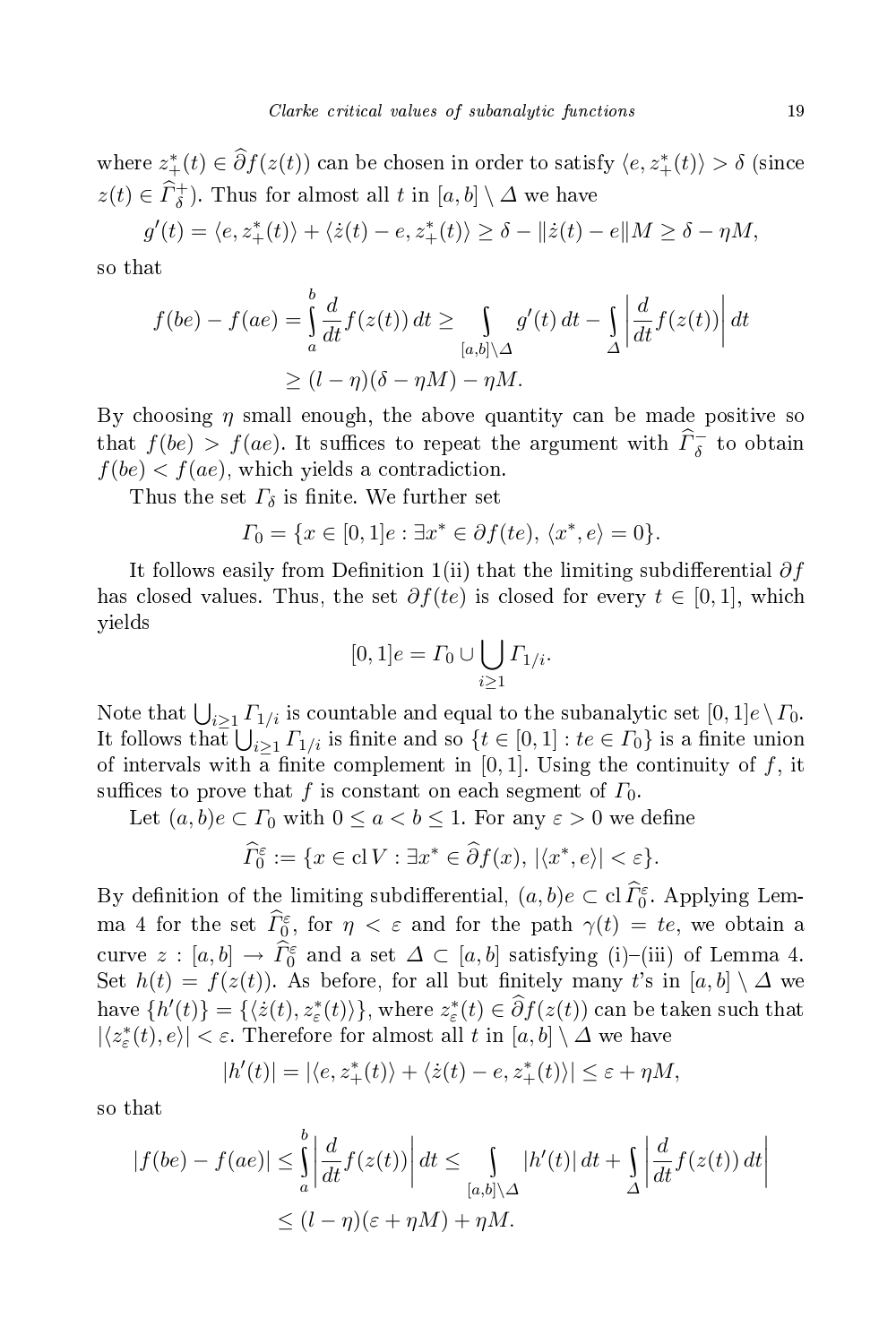Taking  $\varepsilon$  (and thus  $\eta$ ) sufficiently small, we see that the function f is constant on  $[0, 1]e$  and the proof is complete.

THEOREM 7 (main result). Let U be a nonempty open subset of  $\mathbb{R}^n$  and  $f: U \to \mathbb{R}$  a locally Lipschitz subanalytic mapping. Let S denote the set of Clarke critical points of  $f$ , that is,

$$
S := \{ x \in U : \partial^{\circ} f(x) \ni 0 \}.
$$

Then  $f$  is constant on each connected component of  $S$ .

*Proof.* Let  $x, y$  belong to the same connected component of  $S$ . We have to prove that  $f(x) = f(y)$ . Since  $S = (U \times \{0\}_n) \cap \text{Graph } \partial^{\circ} f$ , we conclude by Remark  $1(d)$  that it is a subanalytic set, so every connected component of S is also path-connected (see [1], [2] or [8], for example). Thus, there exists a continuous subanalytic path  $\gamma : [0, 1] \to S$  joining x to y. To prove that  $f(x) = f(y)$  it suffices to prove that f is constant on  $\gamma(0,1)$ . By using the subanalyticity of  $\gamma$  together with the continuity of f, we can assume that:

- $\gamma(0,1)$  is a subanalytic submanifold of U. [Indeed, since  $\gamma(0,1)$  is a finite union of subanalytic manifolds, we can deal with ea
h one separately, establishing (as will be des
ribed below) that  $f$  is constant on each such manifold. Then the same conclusion will follow for  $\gamma(0,1)$  by a continuity argument.
- There exists a subanalytic diffeomorphism  $G$  from a neighbourhood V of  $\gamma(0,1)$  into an open subset of  $\mathbb{R}^n$  such that  $G(\gamma(0,1)) = (0,1)e$ ; see  $[2]$  for instance.

In view of relation (4) of Proposition 3 we have

$$
\gamma(0,1) \subset (\partial^{\circ} f)^{-1}(0) \quad \text{if and only if} \quad (0,1)e \subset [\partial^{\circ} (f \circ G^{-1})]^{-1}(0).
$$

This is indeed a consequence of the equivalence

$$
\partial^{\circ} f(x) \ni 0 \iff \partial^{\circ} [f \circ G^{-1}] (G(x)) \ni 0, \quad \text{ for all } x \in V.
$$

As a consequence f is constant on  $\gamma(0,1)$  if and only if  $f \circ G^{-1}$  is constant on  $(0, 1)e$ . The conclusion then follows from Lemma 6.

COROLLARY 8 (Sard theorem for Clarke critical points). Under the assumptions of Theorem 7 the set  $f(S)$  of the Clarke critical values of f is ountable (and hen
e has measure zero).

*Proof.* This follows from Theorem 7 and the fact that the set  $S$ , being subanalytic, has at most a countable number of connected components (a finite number on each compact subset of U).  $\blacksquare$ 

Let us finally conclude with the following remark.

REMARK 3 (case of subdifferential regularity). If  $f$  is assumed to be subdifferentially regular (see Remark  $1(b)$ ) then Theorem 7 follows via a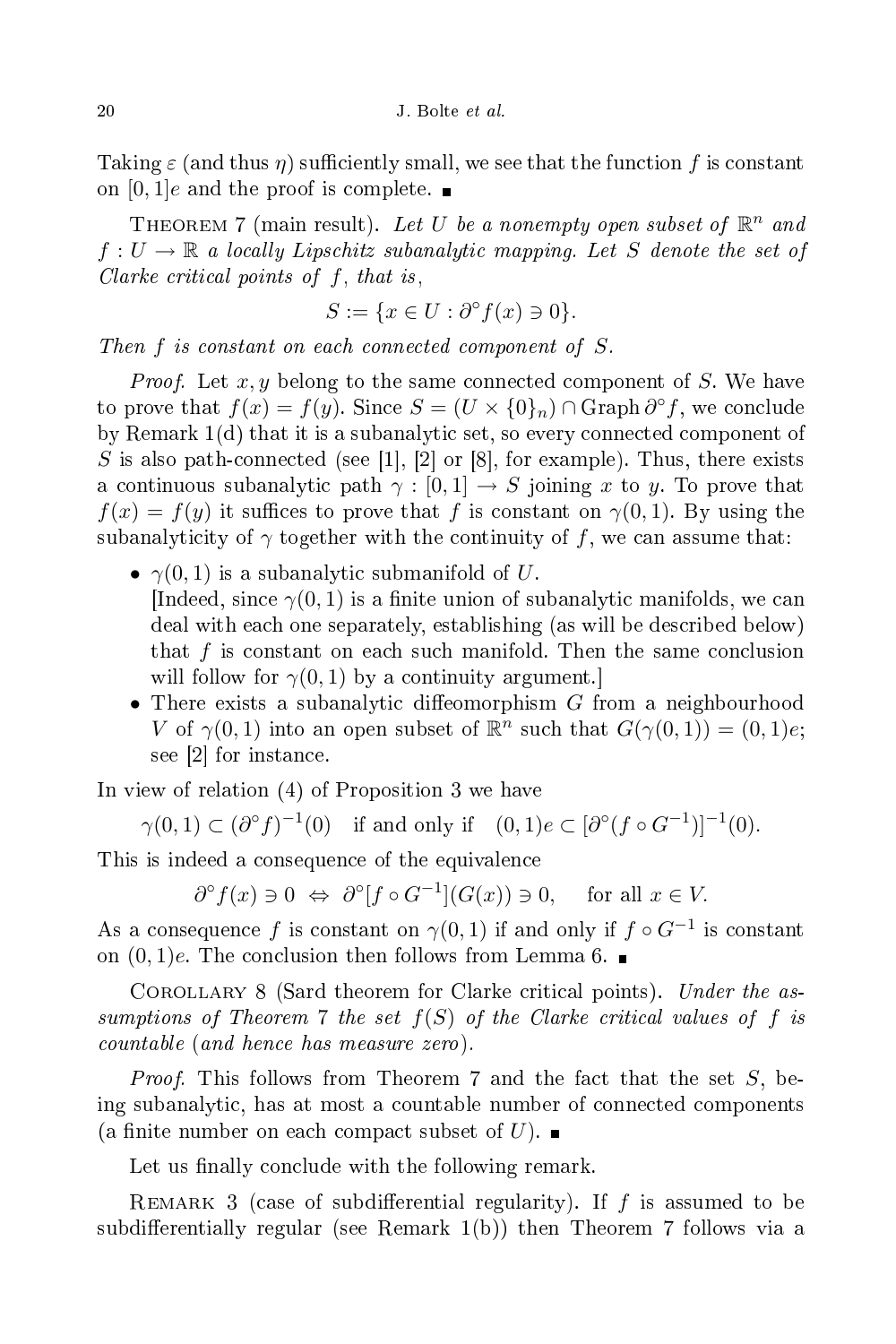straightforward application of  $[16,$  Theorem 10.6. Let us recall this simple argument (see also [3, Remark 3.2]). Assume that  $x, y$  are in the same connected component of S. Let  $z : [0,1] \rightarrow S$  be a continuous subanalytic path with  $z(0) = x$  and  $z(1) = y$  and define the subanalytic function  $h(t) = (f \circ z)(t)$ . From the "monotonicity lemma" (see [9, Fact 4.1], or [11, Lemma 2], for example) we get  $h'(t) = 0$  for all  $t \in [0,1] \setminus F$  where F is a finite set. Since  $0 \in \widehat{\partial} f(z(t))$  for all  $t \in [0, 1]$ , using the chain rule for the Fréchet subdifferential we obtain

$$
\{h'(t)\} = \widehat{\partial}h(t) \supseteq z'(t)\widehat{\partial}f(z(t)) \supseteq \{0\}
$$

for all  $t \in [0,1] \backslash F$ . It follows that h is constant on [0, 1], whence  $f(x) = f(y)$ .

4. An example of a ontinuous subanalyti fun
tion whi
h is not constant on the set of its broadly critical points. In this section we assume that  $f: \mathbb{R}^n \to \mathbb{R}$  is continuous. In that case the definition of the Clarke subdifferential (1) of f at  $x \in \mathbb{R}^n$  is as follows:

(7) 
$$
\partial^{\circ} f(x) = \overline{\text{co}} \{ \partial f(x) + \partial^{\infty} f(x) \}
$$

where  $\partial^{\infty} f(x)$  is the *asymptotic limiting subdifferential* of f at x, that is, the set of all  $y^* \in \mathbb{R}^n$  such that there exists  $\{t_n\}_n \subset \mathbb{R}_+$  with  $\{t_n\} \searrow 0_+$ ,  ${y_n}_n \subset \mathbb{R}^n$ ,  $y_n^* \in \hat{\partial}f(y_n)$  such that  $y_n \to x$  and  $t_ny_n^* \to y^*$ . When f is lo
ally Lips
hitz ontinuous, the lo
al boundedness of the limiting subgradients (Remark 1(b)) implies  $\partial^{\infty} f(x) = 0$ , and so the above definition is—of course—compatible with Definition 1(iii).

Following the terminology of [5], let us now introduce the convex-stable subdifferential. For every  $x \in \mathbb{R}^n$  set

(8) 
$$
T_f(x) = \bigcap_{\varepsilon > 0} \overline{\mathrm{co}} \Biggl\{ \bigcup_{x \in B(x_0, \varepsilon)} \widehat{\partial} f(x) \Biggr\}.
$$

A point  $x_0 \in \mathbb{R}^n$  is called a *broadly critical point* for f if

$$
(9) \t\t 0 \in T_f(x_0).
$$

The proof of the following proposition can be found in [5].

PROPOSITION 9. Let U be nonempty open subset of  $\mathbb{R}^n$ .

(i) For any continuous function  $f: U \to \mathbb{R}$  we have

 $\partial^{\circ} f(x) \subset T_f(x)$  for all  $x \in U$ .

(ii) If  $f: U \to \mathbb{R}$  is a locally Lipschitz function, then

$$
\partial^{\circ} f(x) = T_f(x) \quad \text{ for all } x \in U.
$$

Consequently , for lo
al ly Lips
hitz fun
tions , Clarke riti
al and broad ly riti
al points oin
ide.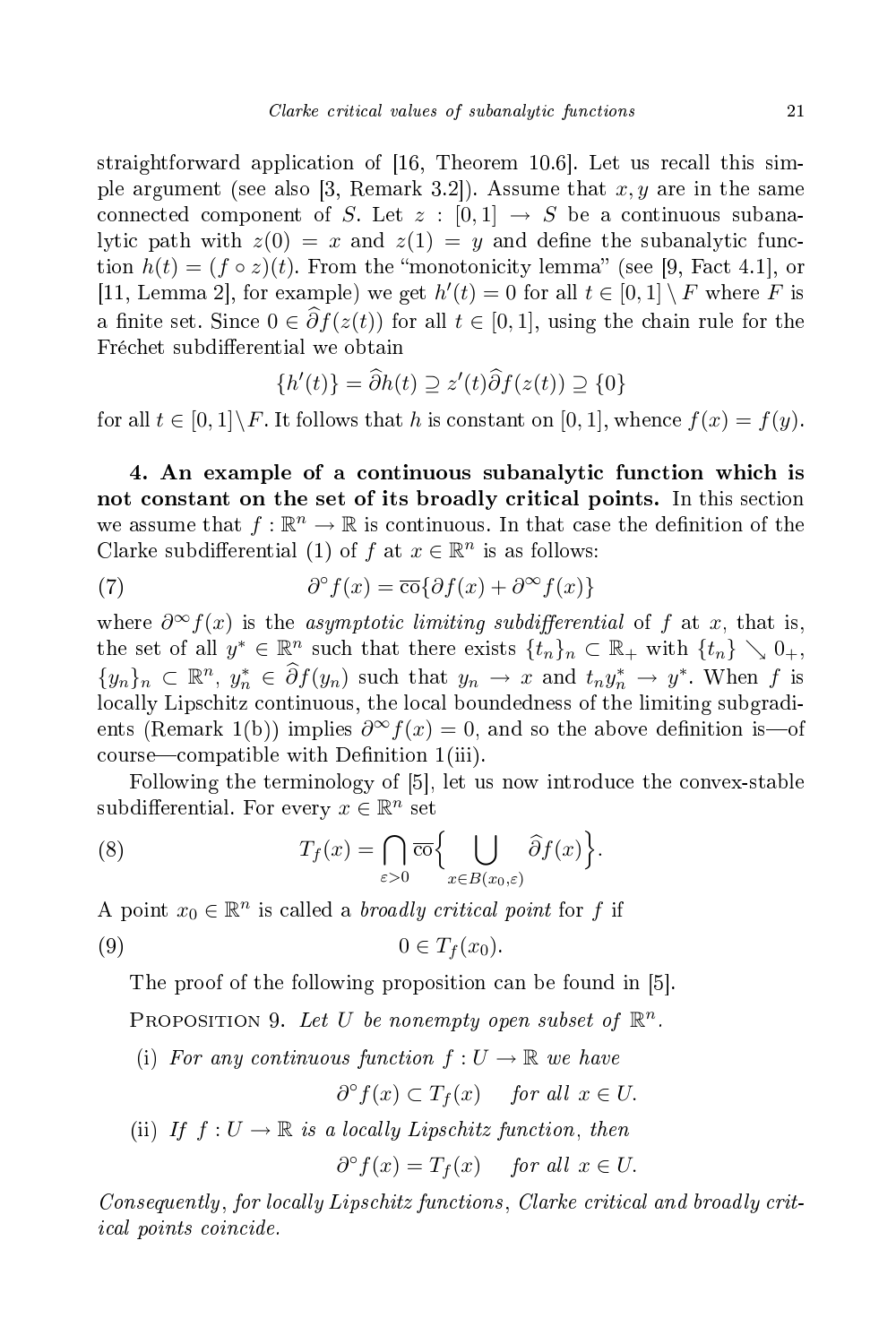We now provide an example showing that the conclusion of Theorem 7 (main result) is no more valid for the set of broadly riti
al points of a continuous subanalytic function. More precisely (see Facts 1–3 below):

There exists a continuous subanalytic function  $f : \mathbb{R}^3 \to \mathbb{R}$  which is not broad ly broad ly broad ly broad ly broad ly broad ly broad ly broad ly broad ly broad ly broad ly broad l

Construction of the example. Consider the function  $\theta_0 : [0, \pi) \to [0, \pi/2]$ defined by

$$
\theta_0(z) := \begin{cases} z & \text{if } 0 \le z \le \pi/2, \\ \pi - z & \text{if } \pi/2 < z < \pi. \end{cases}
$$

We extend the domain of  $\theta_0$  from  $[0, \pi)$  to R in the following way:

$$
z \mapsto \widetilde{\theta}_0(z) := \theta_0(z \pmod{\pi}).
$$

Then for every  $(\theta, z) \in [0, \pi/2] \times \mathbb{R}$  we define

$$
\sigma(\theta, z) := \begin{cases} 1 & \text{if } \theta \ge \widetilde{\theta}_0(z), \\ -1 & \text{if } \theta < \widetilde{\theta}_0(z). \end{cases}
$$

Finally, for every  $(\varrho, \theta, z) \in \mathbb{R}_+^* \times [0, \pi/2] \times \mathbb{R}$  we set

(10) 
$$
\Phi_1(\varrho, \theta, z) = \begin{cases} (2/\pi)\widetilde{\theta}_0(z) + \sigma(\theta, z)\varrho & \text{if } \varrho \le (2/\pi)|\theta - \widetilde{\theta}_0(z)|, \\ (2/\pi)\theta & \text{if } \varrho > (2/\pi)|\theta - \widetilde{\theta}_0(z)|. \end{cases}
$$

Now for  $(\varrho, \theta, z) \in \mathbb{R}_+^* \times [0, \pi) \times \mathbb{R}$  we set

$$
\Phi_2(\varrho, \theta, z) = \begin{cases} \Phi_1(\varrho, \theta, z) & \text{if } 0 \le \theta \le \pi/2, \\ \Phi_1(\varrho, \pi - \theta, z) & \text{if } \pi/2 < \theta \le \pi. \end{cases}
$$

Finally, we define  $\Phi : \mathbb{R}_+^* \times [0, 2\pi) \times \mathbb{R} \to [0, 1]$  by

(11) 
$$
\Phi(\varrho, \theta, z) = \begin{cases} \Phi_2(\varrho, \theta, z) & \text{if } 0 \leq \theta \leq \pi, \\ \Phi_2(\varrho, \theta - \pi, z) & \text{if } \pi < \theta < 2\pi. \end{cases}
$$

Define  $f: \mathbb{R}^3 \to [0,1]$  as the function whose graph in cartesian coordinates is the one of  $\Phi$  in cylindrical coordinates. For instance, for any  $x, y > 0$ we have

$$
f(x, y, z) = \Phi(\sqrt{x^2 + y^2}, \arctan(y/x), z).
$$

FACT 1. The function f is continuous and subanalytic.

For the subanalyticity of f it is crucial that the function  $t \mapsto \arctan(1/t)$ ,  $t > 0$ , extends to an analytic function in a neighbourhood of  $t = 0$ . To see this, note that  $\arctan(1/t) = \pi/2 - \arctan t$  for all  $t > 0$ .

FACT 2. The restriction of f to the set  $Z = \{(0,0,z) : z \in \mathbb{R}\}\$ is not

FACT 3. Every point of Z is broadly critical, that is,  $Z \subset \{u \in \mathbb{R}^3 :$  $T_f(u) \ni 0$ .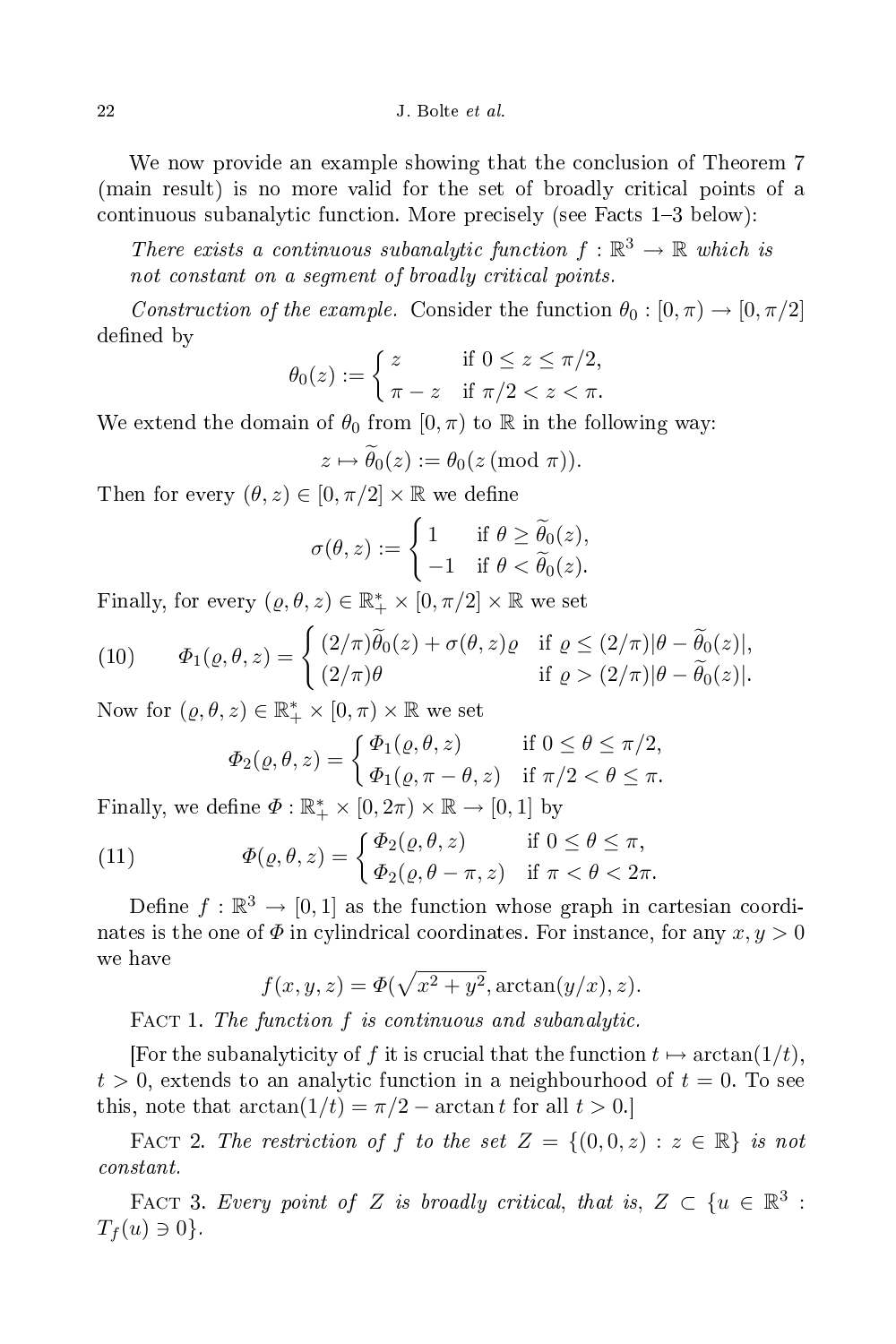

Fig. 1. Level sets of the function  $f(\cdot, \cdot, z)$  for  $z = 0, \pi/4, \pi/2$ 

*Proof of Fact 3.* It is sufficient to prove that if  $0 < z_0 < \pi/2$ , then  $0 \in \partial^{\circ} f((0,0,z_0)).$ 

To this end, set  $u_0 = (0, 0, z_0)$ ,  $\theta_0 = \widetilde{\theta}_0(z_0)$  (so that  $0 < \theta_0 < \pi/2$ ) and let

(12) 
$$
\theta_n = \theta_0 + \frac{\pi}{2^{n+2}}
$$

(so that  $\theta_n \searrow \theta_0$ ). Then set  $a_n = \tan \theta_n$  and

(13) 
$$
x_n = \frac{1}{2^n \sqrt{1 + a_n^2}}
$$

(so that  $x_n \searrow 0$ ),  $y_n := a_n x_n$  and thus

(14) 
$$
\varrho_n = \sqrt{x_n^2 + y_n^2} = (\sqrt{1 + a_n^2})x_n = \frac{1}{2^n}.
$$

For every  $n \geq 1$  we define

$$
u_n := (x_n, y_n, z_0)
$$
 and  $\overline{u}_n = (-x_n, -y_n, z_0)$ .

In view of (10), (13) and (14), the sequences  $\{u_n\}_{n\geq 1},$   $\{\overline{u}_n\}_{n\geq 1}\subset \mathbb{R}^3$  converge to  $u_0$  and satisfy

$$
f(u_n) = f(\overline{u}_n) = \Phi(\varrho_n, \theta_n, z_0) = (2/\pi)\theta_n.
$$

By (11) and (10) it is easily seen that f is differentiable at  $u_n$  (respectively, at  $\overline{u}_n$ ). Precisely, we have

$$
\frac{\partial \Phi}{\partial \varrho}(u_n) = \frac{\partial \Phi}{\partial z}(u_n) = 0
$$

and

$$
\frac{\partial \Phi}{\partial \theta}(u_n) = \frac{2}{\pi},
$$

so we on
lude that

$$
\nabla f(u_n) = \frac{2}{\pi} \left( \frac{-y_n}{x_n^2 + y_n^2}, \frac{x_n}{x_n^2 + y_n^2}, 0 \right).
$$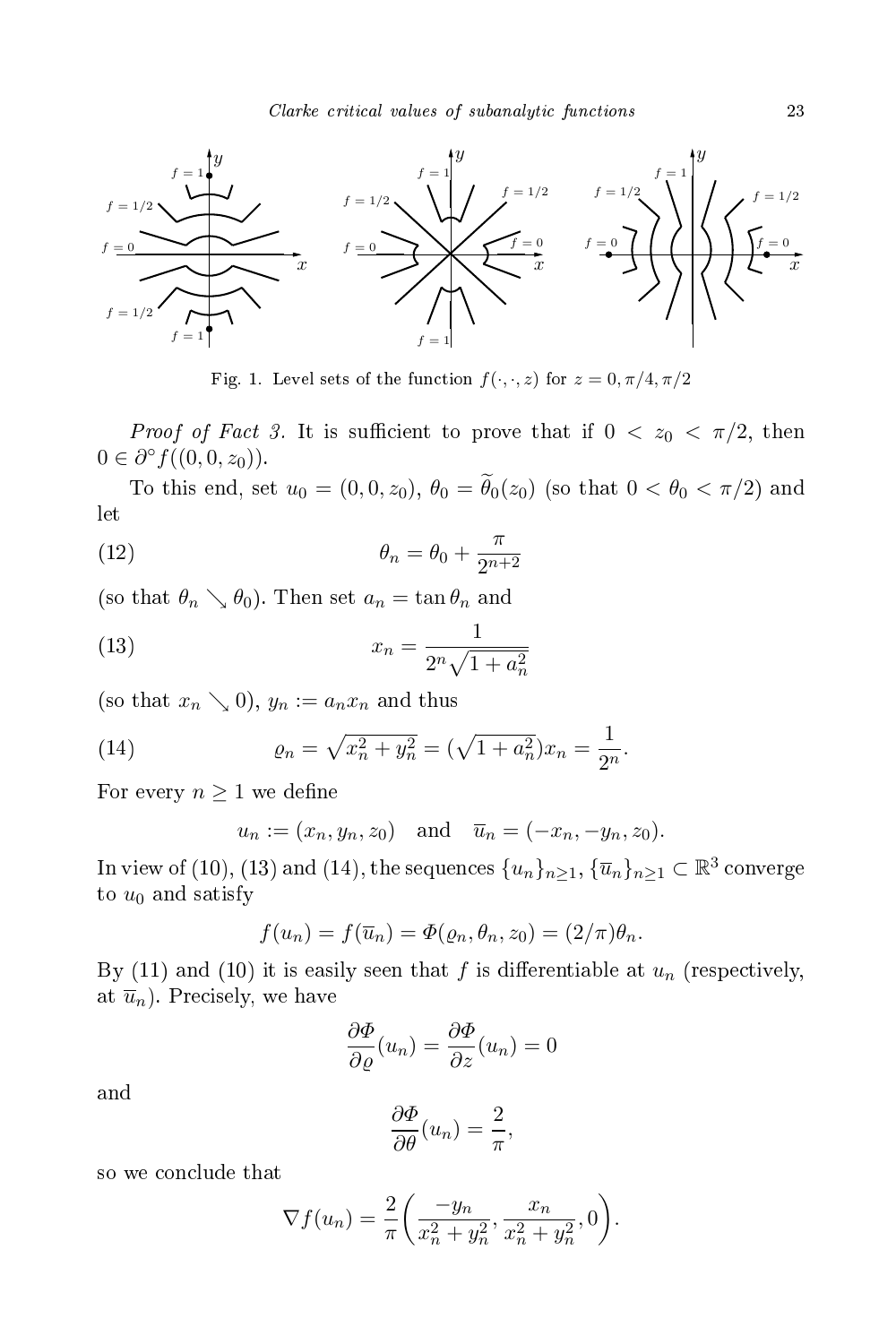Repeating the above for the sequence  ${\overline{u}_n}_{n>1}$  we obtain

 $\nabla f(\overline{u}_n) = -\nabla f(u_n),$ 

or in other words,

$$
0 \in \bigcap_{\varepsilon > 0} \text{co}\{\nabla f(u) : u \in B(u_0, \varepsilon) \cap D_f\}
$$

where  $D_f$  denotes the points of differentiability of f. This shows that the point  $u_0$  is broadly critical.

Acknowledgements. The first two authors wish to thank the CMM (Santiago of Chile) for its hospitality and financial support. The second author wishes also to thank the Universities of Nagoya and Saitama (Japan), the University of Savoie (France) for hospitality and financial support and K. Kurdyka, P. Orro, T. Fukui, L. Rifford, and N. Hadjisavvas for useful disussions.

## **References**

- [1] R. Benedetti and J.-J. Risler, Real Algebraic and Semialgebraic Sets, Hermann, Paris, 1990.
- [2] E. Bierstone and P. Milman, Semianalytic and subanalytic sets, IHES Publ. Math.  $67$   $(1988)$ ,  $5-42$ .
- [3] J. Bolte, A. Daniilidis and A. S. Lewis, The Lojasiewicz inequality for nonsmooth subanalytic functions with applications to subgradient dynamical systems, preprint, 22 pages, 2004; http://pareto.uab.es/~adaniilidis/
- $[4] \quad , \quad \_ , \quad \_ ,$  The Morse-Sard theorem for non-differentiable subanalytic functions, J. Math. Anal. Appl., to appear.
- [5] J. V. Burke, A. S. Lewis and M. L. Overton, Approximating subdifferentials by random sampling of gradients, Math. Oper. Res. 27 (2002), 567-584.
- [6] F. H. Clarke, *Optimization and Nonsmooth Analysis*, Wiley-Interscience, New York, 1983.
- [7] F. H. Clarke, Yu. Ledyaev, R. I. Stern and P. R. Wolenski, Nonsmooth Analysis and Control Theory, Grad. Texts in Math. 178, Springer, New York, 1998.
- [8] M. Coste, An Introduction to o-Minimal Geometry, RAAG Notes, Institut de Reher
hes Mathématiques de Rennes, 1999.
- [9] L. van den Dries and C. Miller, *Geometric categories and o-minimal structures*, Duke Math. J. 84 (1996), 497-540.
- [10] J.-I. Itoh and M. Tanaka, A Sard theorem for the distance function, Math. Ann.  $320(2001), 1-10.$
- [11] K. Kurdyka, On gradients of functions definable in o-minimal structures, Ann. Inst. Fourier (Grenoble) 48 (1998), 769-783.
- [12] K. Kurdyka, P. Orro and S. Simon, Semialgebraic Sard theorem for generalized  $critical \ values$ , J. Differential Geom. 56 (2000), 67-92.
- [13] S. Lojasiewicz, Sur la géométrie semi- et sous-analytique, Ann. Inst. Fourier (Grenoble)  $43$  (1993),  $1575-1595$ .
- [14] W. Pawłucki, Le théorème de Puiseux pour une application sous-analytique, Bull. Polish Acad. Sci. Math. 32 (1984), 555-560.